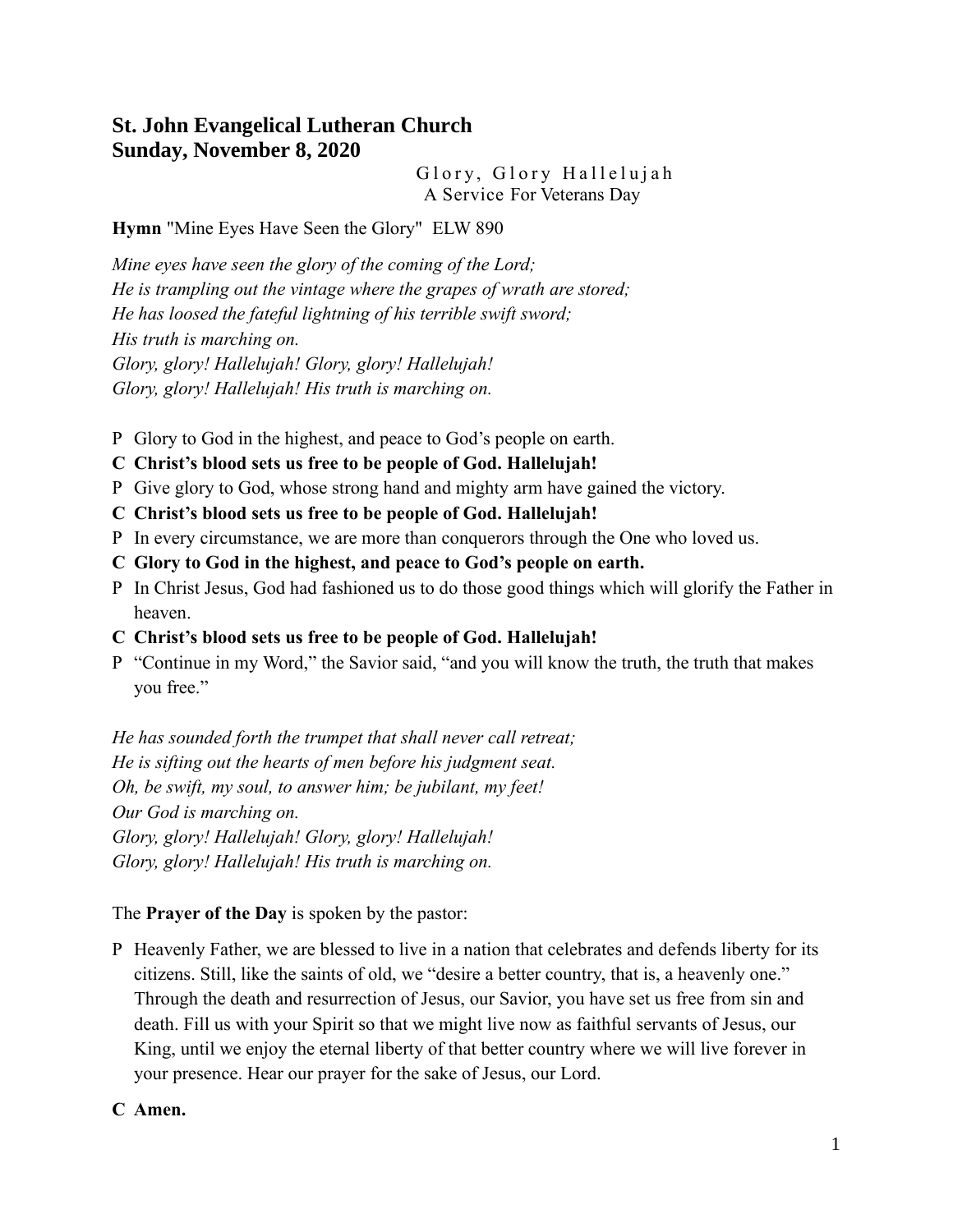*In the beauty of the lilies Christ was born across the sea, With a glory in his bosom that transfigures you and me. As he died to make men holy, let us live to make men free; While God is marching on. Glory, glory! Hallelujah! Glory, glory! Hallelujah! Glory, glory! Hallelujah! His truth is marching on.*

#### The **First Reading**, Isaiah 61:1-3, 7,

The Spirit of the Lord God is upon me, because the Lord has anointed me to bring good news to the poor; he has sent me to bind up the brokenhearted, to proclaim liberty to the captives, and the opening of the prison to those who are bound; to proclaim the year of the Lord's favor, and the day of vengeance of our God; to comfort all who mourn; to grant to those who mourn in Zion—to give them a beautiful headdress instead of ashes, the oil of gladness instead of mourning, the garment of praise instead of a faint spirit; that they may be called oaks of righteousness, the planting of the Lord, that he may be glorified. ...Instead of your shame there shall be a double portion; instead of dishonor they shall rejoice in their lot; therefore in their land they shall possess a double portion; they shall have everlasting joy.

#### The **Psalm Response** is sung by the congregation

(to the turn of 275 Angels from the Realms)

*In the past our God did guide us Pilgrims in a new-found land. In his shelter God did hide us With a strong and saving hand. Glory, glory! Hallelujah! Firm upon his grace we stand!*

*Thank the Lord, his praises voicing For his promised faithfulness. All who seek the Lord, rejoicing, Walk in paths of righteousness. Glory, glory! Hallelujah! Shout his praise, his name confess.*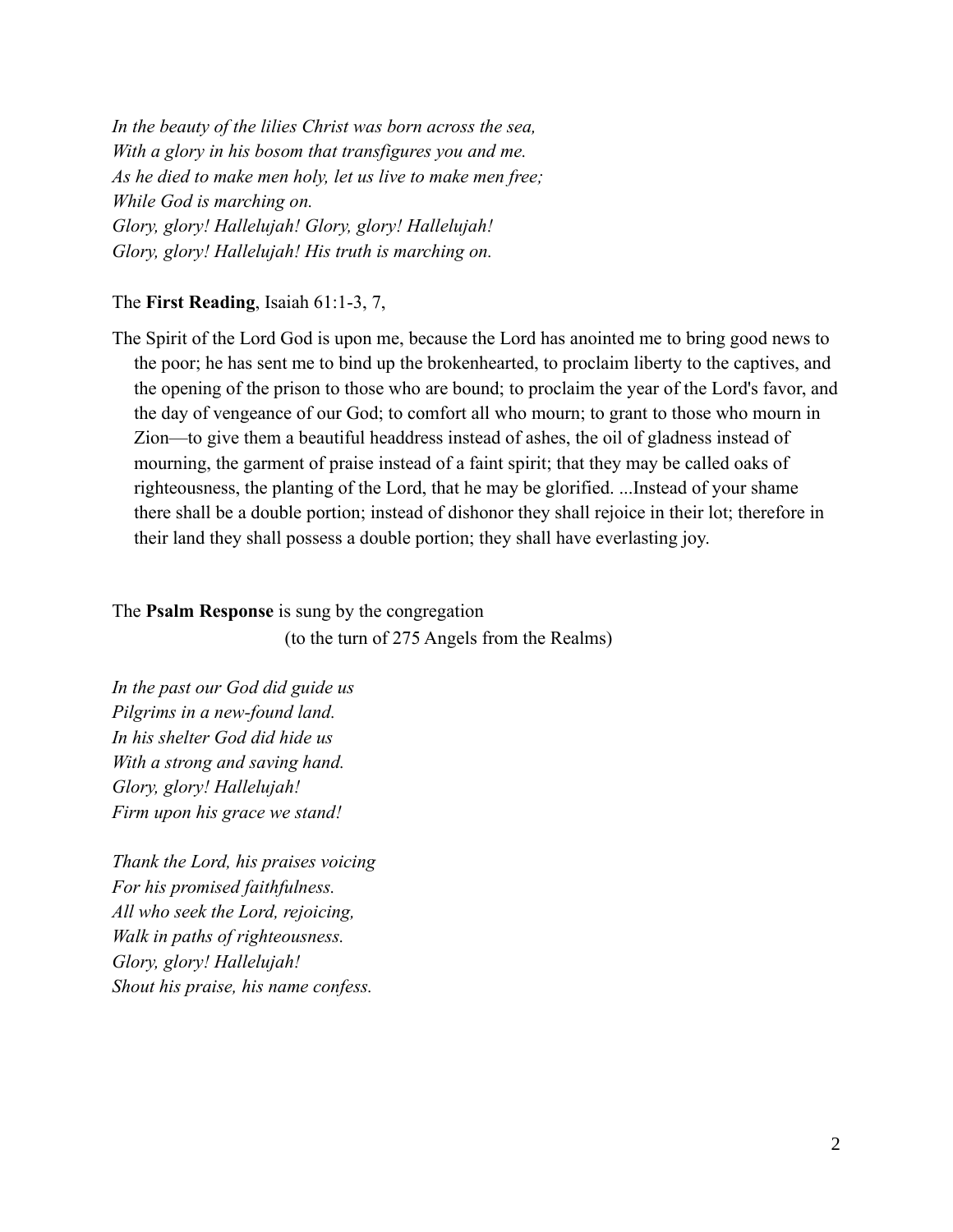#### The **Second Reading**, Hebrews 11:13-16:

These all died in faith, not having received the things promised, but having seen them and greeted them from afar, and having acknowledged that they were strangers and exiles on the earth. For people who speak thus make it clear that they are seeking a homeland. If they had been thinking of that land from which they had gone out, they would have had opportunity to return. But as it is, they desire a better country, that is, a heavenly one. Therefore God is not ashamed to be called their God, for he has prepared for them a city.

The **Hymn** is sung by the congregation ( ELW 408)

*Come, thou almighty King, Help us thy name to sing; Help us to praise. Father all-glorious, O'er all victorious, Come and reign over us, Ancient of Days.*

*Come, thou incarnate Word, Gird on thy mighty sword; Our prayer attend. Come and thy people bless, And give thy Word success, And let thy righteousness On us descend.*

*Come, holy Comforter, Thy sacred witness bear In this glad hour! Thou, who almighty art, Now rule in ev'ry heart, And ne'er from us depart, Spirit of pow'r.*

## The **Gospel Reading**, Luke 4:16-21,

And he came to Nazareth, where he had been brought up. And as was his custom, he went to the synagogue on the Sabbath day, and he stood up to read. And the scroll of the prophet Isaiah was given to him. He unrolled the scroll and found the place where it was written, "The Spirit of the Lord is upon me, because he has anointed me to proclaim good news to the poor. He has sent me to proclaim liberty to the captives and recovering of sight to the blind, to set at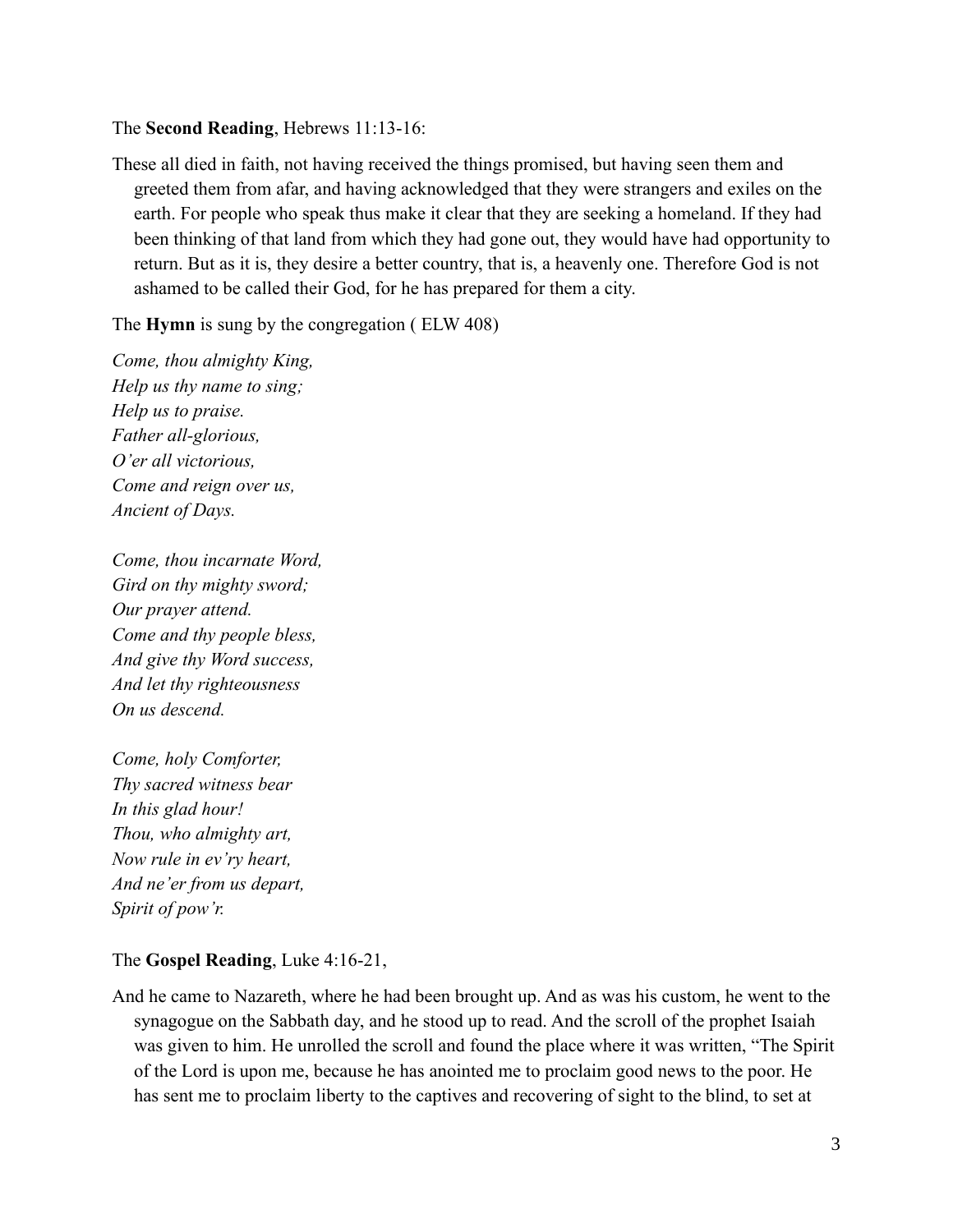liberty those who are oppressed, to proclaim the year of the Lord's favor." And he rolled up the scroll and gave it back to the attendant and sat down. And the eyes of all in the synagogue were fixed on him. And he began to say to them, "Today this Scripture has been fulfilled in your hearing."

#### The **Gospel Response** is sung by the congregation (ELW 408)

*To thee, great One in Three, Eternal praises be Hence evermore! Thy sov'reign majesty May we in glory see, And to eternity Love and adore.*

The **Homily for Veterans Day** is delivered by the pastor:

A **Creedal Hymn** is sung by the congregation (to the tune 597 tune of My Hope is Built )

*In God we trust! Oh, may it be Throughout this land of liberty! Lord, turn our hearts from guilt and shame To bear with joy your sacred name. In ev'ry need, as well they must, Our hearts cry out, "In God we trust!"*

*In God we trust! For we have heard The news of your forgiving Word, The peace for which our Savior died, The Spirit's favors multiplied. For ev'ry blessing, true and just, Thankful we cry, "In God we trust!"*

*In God we trust! Oh, give us grace n you our confidence to place, To set our hearts on things above, To live as agents of your love, To conquer death, to rise from dust, To cry anew, "In God we trust!"*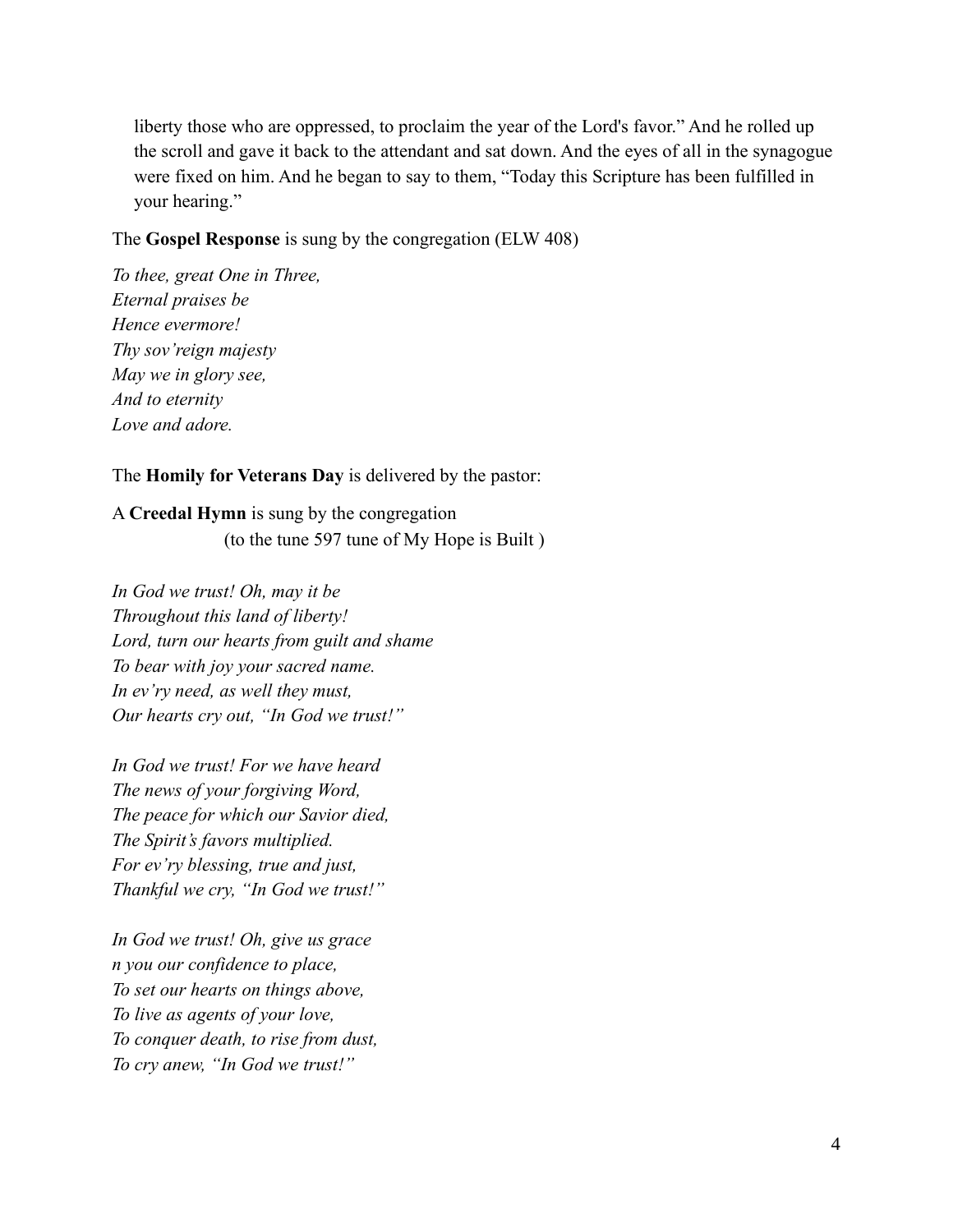The **Prayers** are spoken by the assisting minister:

A Glory be to you, O God, for the blessings you provide in this most favored land.

Glory be to you for those who have gone before us, for those who worked and strove, who fought and died, that we might live in peace and liberty. Oh, make us worthy of our heritage, great God; help us to remember.

Glory be to you, O God, for the blessings that continue to surround us. Make us responsible stewards of your bounty, that all may have a share in your goodness and come to know your love.

Let your blessing rest upon those among us who are in need or want of any kind. *[Specific names and causes may be named here.]* In your great mercy, bless them with your grace and power, that they may come to join in singing, "Hallelujah!"

Glory be to you, O God, for the Gospel of Jesus Christ, the message of his labor in our behalf, his death for our redemption, his resurrection and rule. Let that glorious message be proclaimed freely through this land of liberty, that we may joyfully acknowledge your lordship, and faithfully live according to your will.

Glory be to you, O God! So continue to bless us on our pilgrim way that, when you call us hence at last, we may join the heavenly chorus, there where we have our true citizenship; and sing forever, "Glory! Glory! Hallelujah!"

# **MEAL**

God feeds us with the presence of Jesus Christ.

# **CHOIR ANTHEM –** *Shout to the Lord*

## **OFFERING PRAYER**

A: Blessed are you, O God, maker of all things. You have set before us these gifts of your good creation. Prepare us for your heavenly banquet, nourish us with this rich food and drink, and send us forth to set tables in the midst of a suffering world, through the bread of life, Jesus Christ, our Savior and Lord. **Amen.**

# **GREAT THANKSGIVING**

## **DIALOGUE** The Lord be with you. **And also with you.** Lift up your hearts. **We lift them to the Lord.** Let us give thanks to the Lord our God. **It is right to give our thanks and praise.**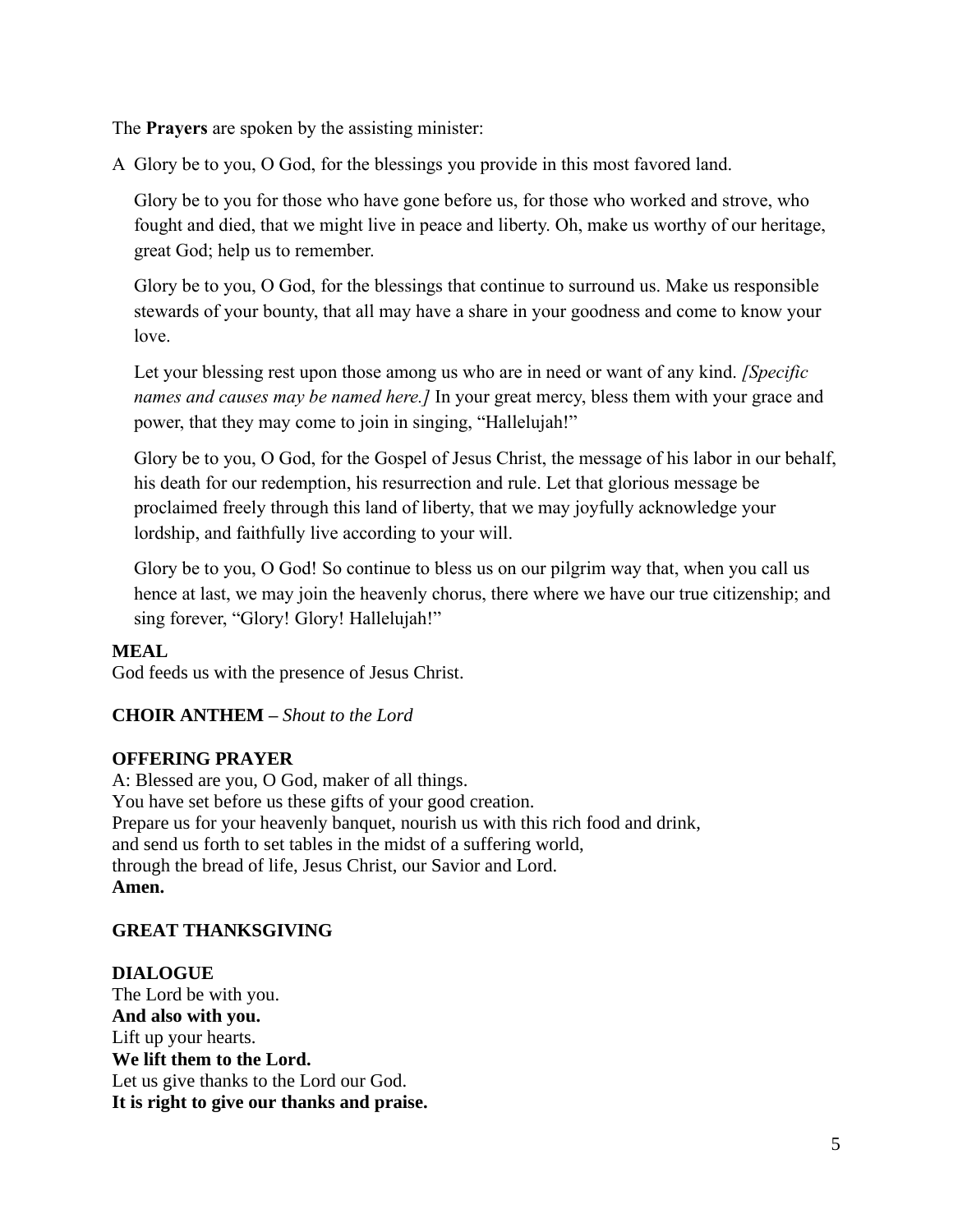#### **PREFACE by Pastor**

**HOLY, HOLY, HOLY Holy, holy, holy Lord, God of pow'r and might, heaven and earth are full of your glory. Hosanna. Hosanna. Hosanna in the highest. Blessed is he who comes in the name of the Lord. Hosanna in the highest.**

## **THANKSGIVING AT THE TABLE**

Holy God, holy and mighty, holy and immortal: surrounded by evil and bordered by death we appeal to you, our Sovereign, our Wisdom, and our Judge. We praise you for Christ, who proclaimed your reign of peace and promised an end to injustice and harm. In the night in which he was betrayed, our Lord Jesus took bread, and gave thanks; broke it, and gave it to his disciples, saying: Take and eat; this is my body, given for you. Do this for the remembrance of me. Again, after supper, he took the cup, gave thanks, and gave it for all to drink, saying: This cup is the new covenant in my blood, shed for you and for all people for the forgiveness of sin. Do this for the remembrance of me. Remembering, therefore, the sacrifice of his life and death and the victory of his resurrection, we await with all the saints his loving redemption of our suffering world. Send your Spirit on these gifts of bread and wine and on all who share in the body and blood of your Son: teach us your mercy and justice, and make all things new in Christ. Through him all glory and honor is yours, Almighty Father, with the Holy Spirit, in your holy Church, both now and forever.

## **C Amen**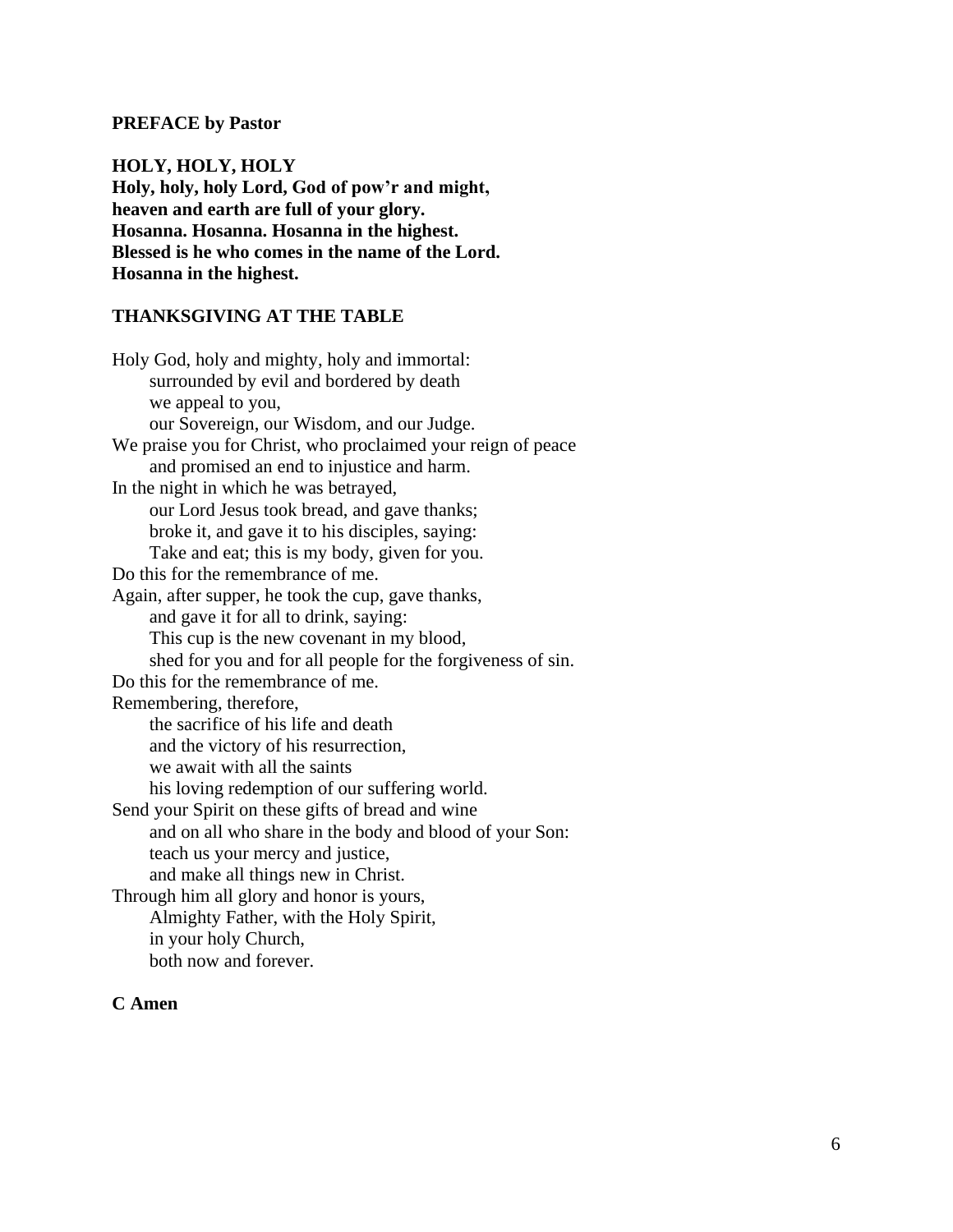#### **LORD'S PRAYER**

**Our Father, who art in heaven, hallowed be thy name, thy kingdom come, thy will be done, on earth as it is in heaven. Give us this day our daily bread; and forgive us our trespasses, as we forgive those who trespass against us; and lead us not into temptation, but deliver us from evil. For thine is the kingdom, and the power, and the glory, forever and ever. Amen.**

## **INVITATION TO COMMUNION**

P: There is a place for you at the banquet. Come and feast at Jesus' table.

## **THE SACRAMENT OF HOLY COMMUNION**

*Please come forward to receive the "body of Christ" by holding out your hands in a cup like fashion as far as you can. The Pastor will drop the wafer into your hand, saying "the body of Christ given for you," and you respond "Amen," then go to the left or right and receive the "blood of Christ" from a pre-filled glass. The glasses will be separated so you don't touch one another. Take the glass and the communion assistant standing in the choir loft will say, "the blood of Christ shed for you." There will be a separate tray of glasses with grape juice for those who prefer grape juice.* 

## **COMMUNION**

*When giving the bread and cup, the communion ministers say*

The body of Christ, given for you. The blood of Christ, shed for you. *and each person may respond*

Amen.

## **COMMUNION SONG**

**Lamb of God, you take away the sin of the world; have mercy on us. Lamb of God, you take away the sin of the world; have mercy on us. Lamb of God, you take away the sin of the world; grant us peace.**

## **SONG AFTER COMMUNION** *Jesus, Remember Me*

Jesus, remember me when you come into your kingdom. Jesus, remember me when you come into your kingdom.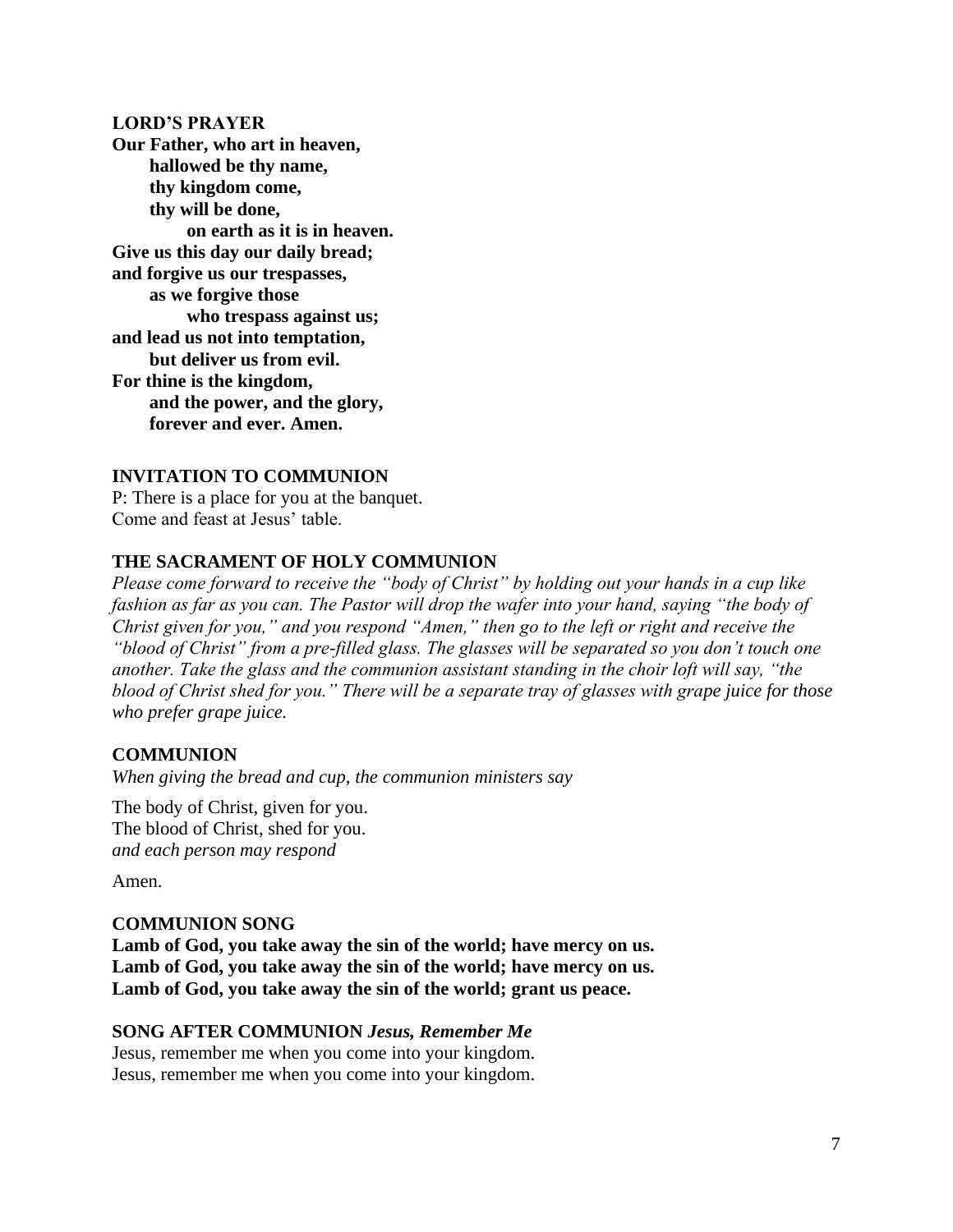# **PRAYER AFTER COMMUNION**

A: Lord Jesus, in this simple meal you have set a banquet. Sustain us on the journey, strengthen us to care for the least of your beloved children, and give us glad and generous hearts as we meet you on the way. **C: Amen.**

# **SENDING**

God blesses us and sends us in mission to the world.

# **BLESSING**

P God, be merciful to us and bless us; make your face to shine upon us,

- **C that your way may be known upon earth, your saving power among all nations.**
- P Let the peoples praise you, O God; let all the peoples praise you.
- **C The earth has yielded its increase; God, our God, has blessed us.**
- P May God continue to bless us. May people everywhere honor him.

The **Closing Hymn** is sung by the congregation to the tune Taps

*God of love, from above, Shine your face; may your grace Still increase. Stretch your hand o'er our land; Grant us peace.*

*Shepherd dear, kindly hear: Guard and keep all your sheep Far and near; Firmly hold in your fold, Free from fear.*

*Spirit true, shine anew With God's light beaming bright In each heart. Be God's Word gladly heard; Faith impart.*

# **DISMISSAL**

# **Postlude**

*Please leave your offering in the offertory plate located at each exit of the church.*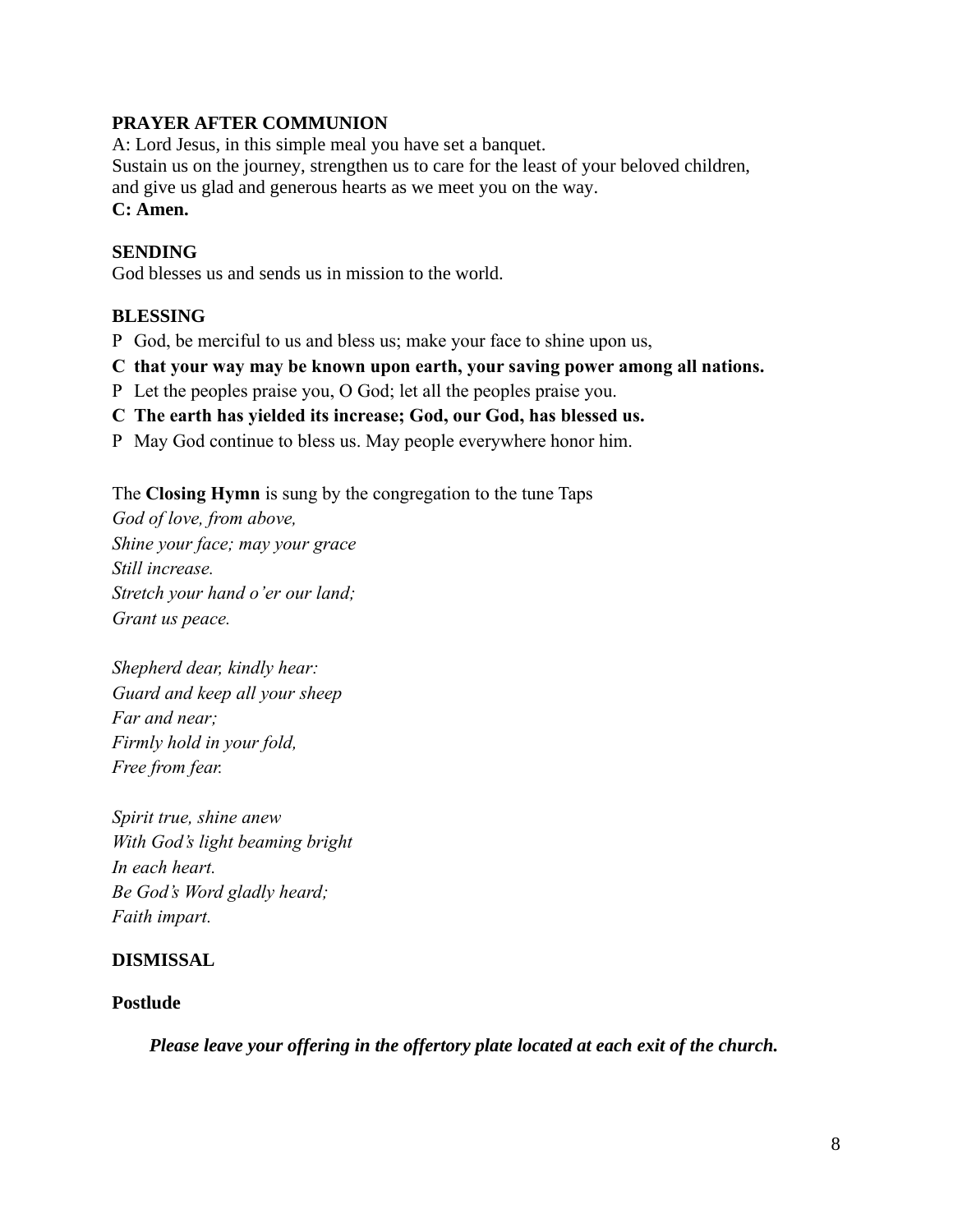# *Announcements*

Remember in prayer: Rowen Aldridge, Luke Antolick, Bob Braucht, Cindy Cummings, Dawn Hauser, Ralph Lehman, Sara Leighow, Caleb Leone, David Mitchell, Bob and Phyllis Moriarity, Kathy Neal, Rev. Donald and Ruth Nice, Cora Pellitier, Jack Rishel, Joann Rishel, Ben Saar, Jane Shaffer, Rev. Gary Shumway, John Truax, Jillian Waldman, and all of our shut-ins; the safety of our military troops around the world (Mark Baier, Jade Cordrey, Paul Laidacker, Kenny Leitch, Maddison Myers, Tyler O'Neal, Adam Shaffer, Aaron Stabley, Paul St. James, Jenna White); Everyone affected by the fires on the West Coast; Family Promise and the homeless in our counties. Bishop Eaton, our Presiding Bishop; and Bishop Collins, Bishop of the Upper Susquehanna Synod. For our Companion Synod in Liberia and Ansbach-Wurzburg, Germany; our sister church, St. Wunibald in Heidenheim, Germany and for the New Love Center as it seeks to build a new food hub.

The flowers are given to the Glory of God to all who have and continue to serve, Happy Veterans Day! Pastor and Mrs. Aucker

Special Thanks to this week's helpers: Lectors – Darlene Bilby; Assisting Ministers - Bill Ely Jr. and Ken Dougherty; Acolyte –; Communion Assistants-; Head Usher -Dawn McCloskey; Tellers- Shane Snyder and Dawn McCloskey; Bulletin sponsor -Cynthia Breon;

Next week's helpers: Lectors –Shane Snyder; Assisting Ministers -Gary Johnson and and Karen Aucker; Acolyte –; Communion Assistants -; Head Usher -Dawn McCloskey; Tellers- Shane Snyder and Dawn McCloskey; Bulletin sponsor -Cynthia Breon;

The Lutheran Church **Women's Prayer Chain** is a vital ministry of St. John Lutheran. Anyone in need of prayers is asked to contact any of the following persons:

 Gloria Ely – 570-873-3597 Sarah Davidson - 570-398-0659 Joyce Braucht - 570-398-2852

#### **Bible Study**

Bible Study is held at 10:00 a.m. every Monday in the large Sunday School room. We are studying the book of Esther. Please join us. We will begin a new Bible Study for Advent: *A Wonderful Life* on November 16.

#### **Chancel Choir is FUN!**

Choir invites you to join us—make a joyful noise unto the Lord and have great fellowship! Choir practices are held on Wednesdays at 6:30 p.m. Choir members are asked / required to wear a mask or shield at all times. We'd love for you to join us!

#### **Harvest Home**

Our annual collection of food donations for Harvest Home will be on Sunday. November 15. This year we will be collecting any flavor of Jello for the Food Pantry.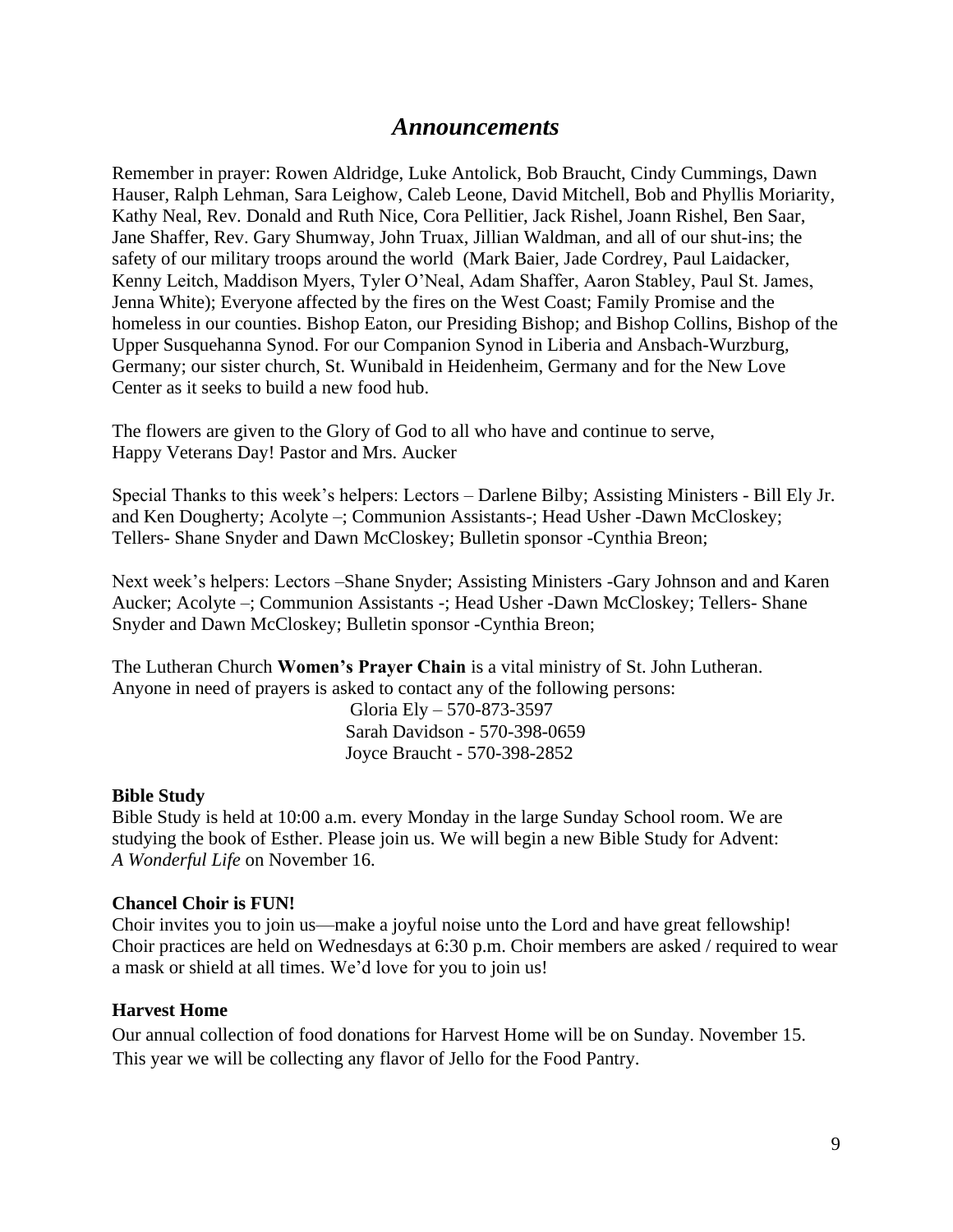## **Congregation Meeting** -

The annual congregation meeting to elect new council members, elect synod delegates, and approve the 2021 budget will be held after the worship service on Sunday, November 22. If interested in serving as a synod delegate, please let Pastor or Bill Ely know now. We need 2 candidates. Conference Assembly will be in May and Synod Assembly will be in June.

# **Giving Plus+**

Download the "Giving Plus+" app from your app store for your cell phone. This feature is also available on our web site. Enter your email, make up a password, and walk through the choices to give the church an electronic donation by check or debit/credit card. People were asking if they could give electronically by debit/credit card. Now this feature is available. If you have any questions, contact Pastor Aucker.

# **Give+ Text:**

Simply send a text message to 570-865-1101 with the amount you would like to contribute. Within a few minutes, you'll be sent a text with a link to register. Click on the link and enter your cardholder name and credit or debit card information. Once your registration is complete, you will receive a text verification and a receipt of your donation via email.

## **"Grab-a-Tab"**

The youth of St. John would like to ask for donations of little tabs from beverage, soup and dessert cans. It doesn't matter what color the tab, just grab them and deliver them to the church office. This project will benefit the Ronald McDonald House of Danville. "Grab-a-Tab" program allows people of all ages to join in the effort of providing a "Home-away-from-Home" to children with cancer or other serious illnesses and their families.

# **Christmas Toy Shop**

Gently Used and New Toys at no charge to parents. In the loving spirit of Christmas, the Oval United Methodist Church is providing Christmas toys for your young ones. Saturday, December 5, 2020 8:00 a.m. -10:00 a.m. Have toys to donate? Please provide clean and complete toys. Drop off at Oval UM Church basement from November 30 - Deceember 4, 2020 \*\*Donations not neede to shop Oval United Methodist Church, 6796 SR 44 Hwy, Jersey Shore \* 570-745-3197.

## **Special Council meeting**

There will be a special meeting of the St. John Council on Sunday November 15 following the 9:00 a.m. worship service.

## **Christmas Bazaar Cancelled**

After a long and meaningful discussion about this year's Annual Christmas Bazaar a motion was made to cancel the bazaar for 2020. A vote was taken and unfortunately yet unanimously; the motion carried. We wish everyone a very Merry Christmas!